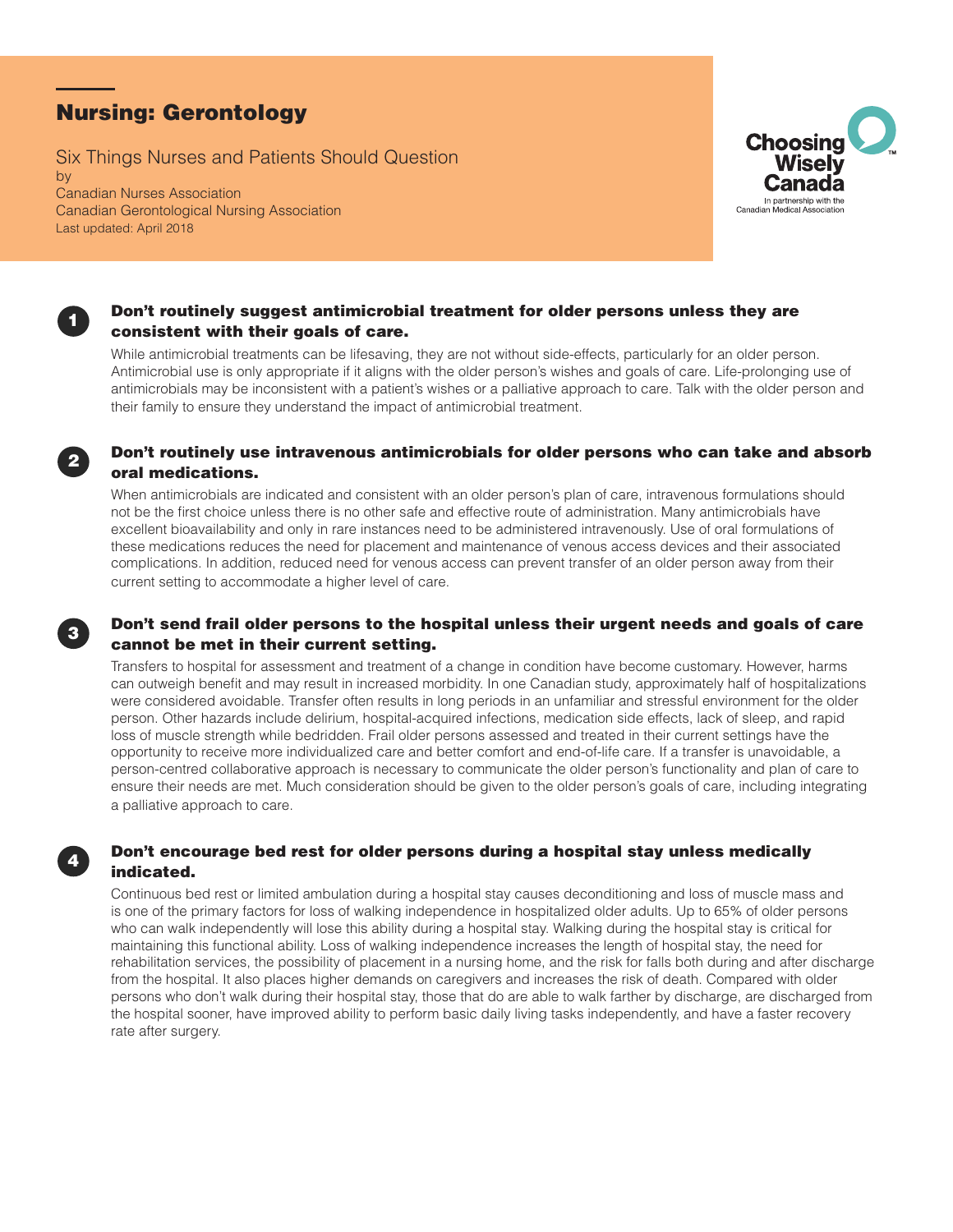

Restraints are most often applied when an older person is distressed or has a change in medical status. These situations require immediate assessment and attention, not restraint. Restraints can be mechanical, physical, chemical or environmental in nature — for example, devices or medications that can be used to restrict a person's movement. Perceived benefits of restraints are often outweighed by their significant potential for harm, including serious complications and even death. Safe, quality care can be achieved using a least-restraint approach.

# <sup>6</sup> Don't use a q2h turning routine unless it meets the older person's plan of care.

Individualized turning plans should be developed to align with the older person's care needs. Turning an older person q2h is often considered the gold standard implemented in many areas of health care to aid in the avoidance of skin breakdown and pressure injuries. However, there is little evidence to support this particular frequency of repositioning. In some cases, it is far too frequent; in others, it is not frequent enough. For older persons at low risk for skin breakdown, this practice may severely impact their quality of life due to sleep deprivation and disruption, leading to delirium, depression and other psychiatric impairments. Excessive repositioning of an older adult may also result in shearing forces that can lead to pressure injuries. Conversely, q2h turning may be inadequate for persons at higher risk for skin breakdown, including those with decreased tissue tolerance and limited mobility. To facilitate an appropriate turning schedule for older adults of all risk levels, it is crucial to use a validated tool to assess each client's risk for skin breakdown and develop an individualized turning plan.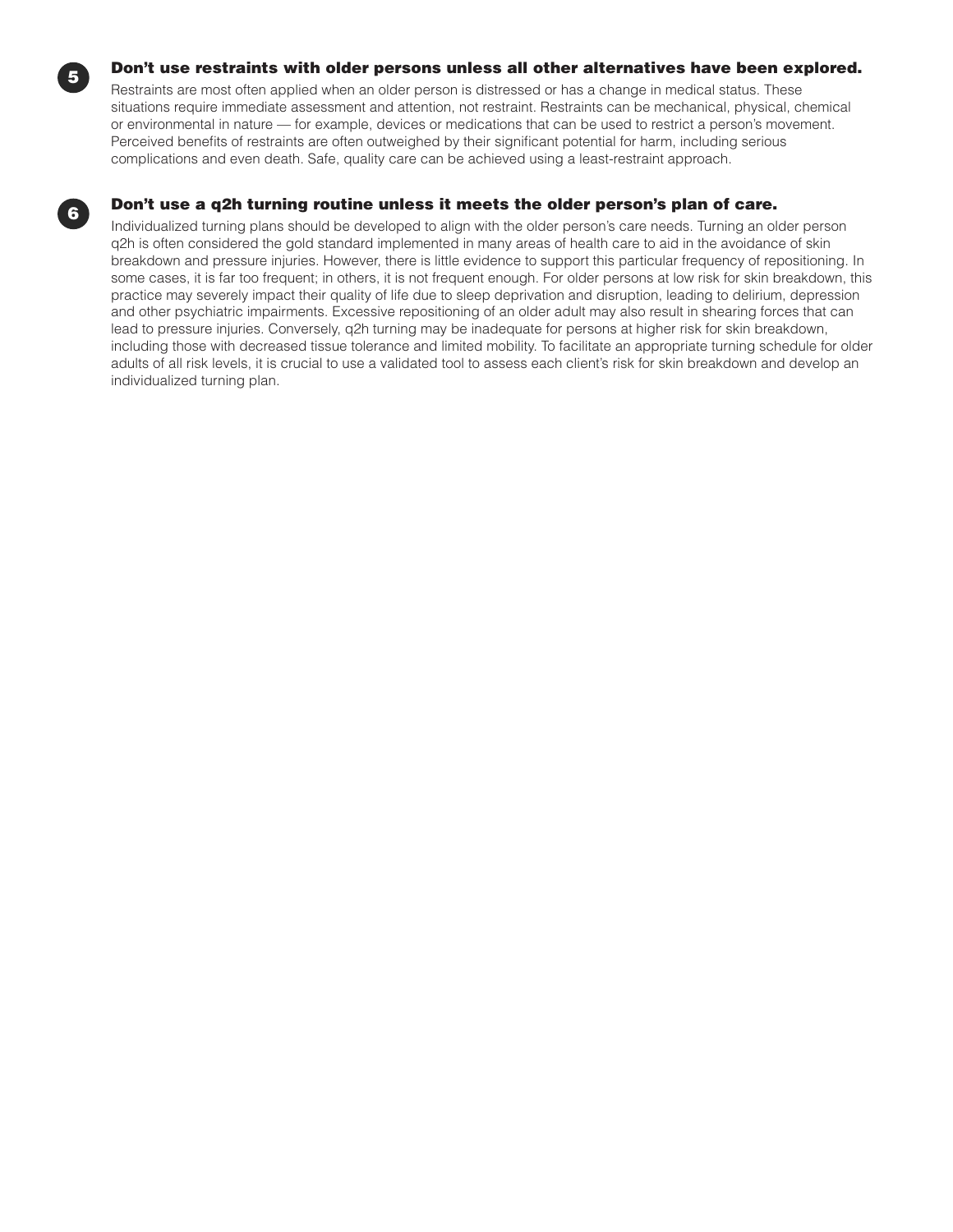#### How the list was created

The Canadian Nurses Association (CNA) and the Canadian Gerontological Nursing Association (CGNA) established its Choosing Wisely Canada nursing list by convening an 11 member nursing working group (NWG). The group consisted of gerontological nursing experts from across Canada, representing a broad range of geographical regions and practice settings. The NWG began considering its list by reviewing existing recommendations, including items from Choosing Wisely Canada's specialty societies and the American Academy of Nursing (AAN) Choosing Wisely list, both of which had already undergone rigorous evidence reviews. In addition, members brought forward recommendations on new evidence-based items. The NWG appraised 260 items for their relevance to gerontological nursing using a structured process developed for this work. Each of these items (227 Choosing Wisely Canada items, 20 AAN Choosing Wisely items and 13 independentlysubmitted items) was appraised by two independent reviewers and then validated by the group. Using a modified Delphi process for the next two rounds of revision, the group refined and adapted 17 items until it reached consensus on a final six-item list. A literature review was conducted to confirm the evidence for these items, and supporting nursing research was added where appropriate. The list subsequently underwent extensive consultation, with input from nursing experts in patient safety, members of the Canadian Network of Nursing Specialties, patient advocates, CNA jurisdictional members, CNA nurses, principal nurse advisors, the Canadian Agency for Drugs and Technologies in Health (CADTH) and Choosing Wisely Canada's internal clinician reviewers. In March of 2018, the Choosing Wisely Canada gerontological nursing list was presented to the CGNA executive and CNA board, both of whom gave it their full endorsement and support.

#### Sources

Association of Medical Microbiology and Infectious Disease. [Five things physicians and patients should question](https://choosingwiselycanada.org/infectious-disease/) [Internet]. 2017 Jun [cited 2017 Oct 21]. Centers for Disease Control and Prevention. [Core Elements of Hospital Antibiotic Stewardship Programs](https://www.cdc.gov/antibiotic-use/healthcare/implementation/core-elements.html) [Internet]. 2014 [cited 2017 Oct 21]. Dellit TH, et al. Infectious Diseases Society of America and the Society for Healthcare Epidemiology of America guidelines for developing an institutional program to enhance antimicrobial stewardship. Clin Infect Dis. 2007 Jan 15;44(2):159-77. [PMID: 17173212.](https://www.ncbi.nlm.nih.gov/pubmed/17173212)

Reimer-Kirkham S, et al. 'Close to' a palliative approach: nurses' and care aides' descriptions of caring for people with advancing chronic life-limiting conditions. J Clin Nurs. 2016 Aug;25(15-16):2189-99. [PMID: 27312279.](https://www.ncbi.nlm.nih.gov/pubmed/27312279)

Sawatzky R, et al. Embedding a Palliative Approach in Nursing Care Delivery: An Integrated Knowledge Synthesis. ANS Adv Nurs Sci. 2017 Jul/ Sep;40(3):261-277. [PMID: 27930401.](https://www.ncbi.nlm.nih.gov/pubmed/27930401)

The American Geriatrics Society 2015 Beers Criteria Update Expert Panel. American Geriatrics Society updated Beers Criteria for potentially inappropriate medication use in older adults. J Am Geriatr Soc. 2015 Nov;63(11):2227-46. [PMID: 26446832](https://www.ncbi.nlm.nih.gov/pubmed/26446832).

Toward Optimized Practice. [Diagnosis and Management of Nursing Home Acquired Pneumonia](http://www.topalbertadoctors.org/cpgs/26068622) [Internet].2015 Mar [cited 2018 January]. Toward Optimized Practice. [Diagnosis and Management of Urinary Tract Infection in Long Term Care Facilities](http://www.topalbertadoctors.org/cpgs/6447534) [Internet]. 2015 Jan [cited 2018 January]. van Buul LW, et al. Antibiotic use and resistance in long term care facilities. J Am Med Dir Assoc. 2012 Jul;13(6):568.e1-13. [PMID: 22575772.](https://www.ncbi.nlm.nih.gov/pubmed/22575772)

Association of Medical Microbiology and Infectious Disease. [Five things physicians and patients should question](https://choosingwiselycanada.org/infectious-disease/) [Internet]. 2017 Jun [cited 2017 Oct 21].<br>Centers for Disease Control and Prevention. Core Elements of Hospita Dellit TH, et al. Infectious Diseases Society of America and the Society for Healthcare Epidemiology of America guidelines for developing an institutional program to enhance antimicrobial stewardship. Clin Infect Dis. 2007 Jan 15;44(2):159-77. [PMID: 17173212.](https://www.ncbi.nlm.nih.gov/pubmed/17173212)

The American Geriatrics Society 2015 Beers Criteria Update Expert Panel. American Geriatrics Society updated Beers Criteria for potentially inappropriate medication use in older adults. J Am Geriatr Soc. 2015 Nov;63(11):2227-46. [PMID: 26446832](https://www.ncbi.nlm.nih.gov/pubmed/26446832).

Toward Optimized Practice. <u>Diagnosis and Management of Nursing Home Acquired Pneumonia</u> [Internet].2015 Mar [cited 2018 January]. van Buul LW, et al. Antibiotic use and resistance in long term care facilities. J Am Med Dir Assoc. 2012 Jul;13(6):568.e1-13. [PMID: 22575772.](https://www.ncbi.nlm.nih.gov/pubmed/22575772)

**3** Long Term Care Medical Directors Association of Canada. [Six things physicians and patients should question](https://choosingwiselycanada.org/long-term-care/) [Internet]. 2017 Jan [cited 2017 Oct 21]. Ouslander JG, et al. The Interventions to Reduce Acute Care Transfers (INTERACT) quality improvement program: an overview for medical directors and primary care clinicians in long term care. J Am Med Dir Assoc. 2014 Mar; 15(3): 162-170. [PMID: 24513226](https://www.ncbi.nlm.nih.gov/pubmed/24513226).

Reimer-Kirkham S, et al. 'Close to' a palliative approach: nurses' and care aides' descriptions of caring for people with advancing chronic life-limiting conditions. J Clin Nurs. 2016 Aug;25(15-16):2189-99. [PMID: 27312279.](https://www.ncbi.nlm.nih.gov/pubmed/27312279)

Sawatzky R, et al. Embedding a Palliative Approach in Nursing Care Delivery: An Integrated Knowledge Synthesis. ANS Adv Nurs Sci. 2017 Jul/ Sep;40(3):261-277. [PMID: 27930401.](https://www.ncbi.nlm.nih.gov/pubmed/27930401)

Walker JD, et al. Identifying potentially avoidable hospital admissions from Canadian long-term care facilities. Med Care. 2009 Feb;47(2):250-4. PMID: [19169127](https://www.ncbi.nlm.nih.gov/pubmed/19169127).

Walsh EG, et al. Potentially avoidable hospitalizations of dually eligible Medicare and Medicaid beneficiaries from nursing facility and Home- and Community-Based Services waiver programs. J Am Geriatr Soc. 2012 May;60(5):821-9. [PMID: 22458363](https://www.ncbi.nlm.nih.gov/pubmed/22458363).

4 American Academy of Nursing. [Twenty things nurses and patients should question](http://www.choosingwisely.org/societies/american-academy-of-nursing/) [Internet]. 2014 Oct [cited 2017 Oct 21]. Canadian Agency for Drugs and Technologies in Health. [Rapid Response: Mobilization of Adult Inpatients in Hospitals or Long-Term/Chronic Care](https://cadth.ca/sites/default/files/pdf/htis/mar-2014/RB0654%20Ambulating%20Elderly%20Patients%20Final.pdf)

[Internet]. 2014 [cited 2018 January].

Coker RH, et al. Bed rest promotes reductions in walking speed, functional parameters, and aerobic fitness in older, healthy adults. J Gerontol A Biol Sci Med Sci. 2015 Jan;70(1):91-6. [PMID: 25122628.](https://www.ncbi.nlm.nih.gov/pubmed/25122628)

English KL, et al. Protecting muscle mass and function in older adults during bed rest. Curr Opin Clin Nutr Metab Care. 2010 Jan;13(1):34-9. PMID: [19898232](https://www.ncbi.nlm.nih.gov/pubmed/19898232).

Kortebein P, et al. Functional impact of 10 days of bed rest in healthy older adults. J Gerontol A Biol Sci Med Sci. 2008 Oct;63(10):1076-81. PMID: [18948558](https://www.ncbi.nlm.nih.gov/pubmed/18948558).

Liu B, et al. Outcomes of Mobilisation of Vulnerable Elders in Ontario (MOVE ON): a multisite interrupted time series evaluation of an implementation intervention to increase patient mobilisation. Age Ageing. 2018 Jan 1;47(1):112-119. [PMID: 28985310](https://www.ncbi.nlm.nih.gov/pubmed/28985310).

Padula CA, et al. Impact of a nurse-driven mobility protocol on functional decline in hospitalized older adults. J Nurs Care Qual. 2009 Oct-Dec;24(4):325-31. [PMID: 19395979](https://www.ncbi.nlm.nih.gov/pubmed/19395979).

Pashikanti L, et al. Impact of early mobilization protocol on the medical-surgical inpatient population: an integrated review of literature. Clin Nurse Spec. 2012 Mar-Apr;26(2):87-94. [PMID: 22336934](https://www.ncbi.nlm.nih.gov/pubmed/22336934).

5 Appropriate Use of Antipsychotics (AUA) [Toolkit Working Group, Alberta Health Services.](http://www.albertahealthservices.ca/scns/auatoolkit.aspx) AUA Toolkit for Care Teams [Internet]. 2016 [cited 2018 January].

Alberta Health Services. [Restraint as a Last Resort Toolkit](https://www.albertahealthservices.ca/info/Page15702.aspx) [Internet]. 2018 [cited 2018 January].

American Academy of Nursing. [Twenty things nurses and patients should question](http://www.choosingwisely.org/societies/american-academy-of-nursing/) [Internet]. 2014 Oct [cited 2017 Oct 21].

Bourbonniere M, et al. Organizational characteristics and restraint use for hospitalized nursing home residents. J Am Geriatr Soc. 2003 Aug;51(8):1079- 84. [PMID: 12890069](https://www.ncbi.nlm.nih.gov/pubmed/12890069).

Canadian Agency for Drugs and Technologies in Health. Rapid Response - Removal of Physical Restraints in Long Term Care Settings: Clinical Safety and Harm. 2013 Dec 11 [cited 2018 January]